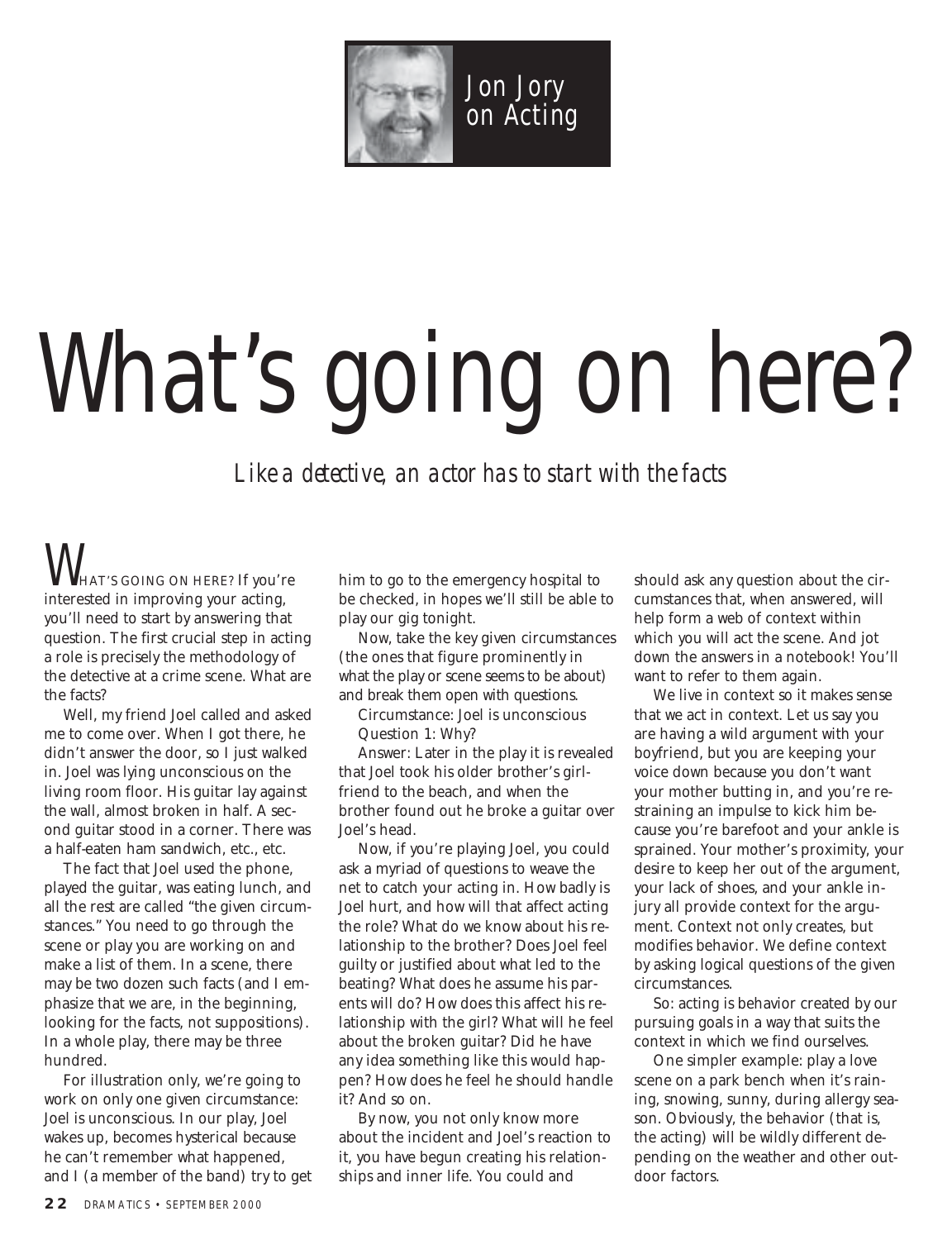

SANDY UNDERWOOD

*What are the given circumstances for this moment in Tennessee Williams's* The Glass Menagerie*? Here are just a few of them: Laura and Jim are alone in the sitting room. Laura's treasured collection of glass figurines is on display. Jim works with Laura's brother. Laura had a crush on Jim in high school. Laura missed dinner because she nearly fainted. (Sean Dougherty and Anney Giobbe in the 1999 Cincinnati Playhouse production.)*

Yes, it's obvious, but a lot of acting seems never to have considered the circumstances. You've seen it (and heard it). Here is Jennifer ranking her father out in uncompromising fashion, without considering she needs to borrow his car tonight.

Acting always seems better when it's specific. Not just an "argument," but a specific argument between two threedimensional people in a specific place at a specific time who have a specific background together and are pursuing specific goals as they argue. These specifics are usually drawn from some creative thinking to help you flesh out the given circumstances of the scene.

For example: What is the argument about? Have Jennifer and her father had this argument before? What is Jennifer's

current relationship with her father? What has each person been doing in the half-hour before the argument started? What room is the argument taking place in? What does Jennifer think is the worst thing that could happen because of the argument? The best thing?

Now, not only do the given circumstances allow you to begin your work on a role, they can be used for spot work. Is some particular section of this play giving you trouble? Let's suppose it's a scene that never seems real to you and feels simply dopey rather than dramatic. For the purposes of this illustration, let us further suppose that it's a play about doing a play in school. And that the moment that's giving you trouble is the one in which you—that is, your character have to tell the drama teacher that you

aren't able to try out for the play, even though she partially chose the script with you in mind. The worst part of it is you're self-conscious in this scene and don't even seem to know what to do with your hands. Don't panic. Find a quiet place and sit down with a fresh notebook and a good pen and open your script to the moment or scene that is troubling you.

(Where and when you do your actor's homework, incidentally, can be very important to its success. Be nice to yourself. Make this work pleasant and exciting for you. Have something you like to eat nearby.)

Now, starting three pages or so before the trouble spot, write a new list of the circumstances governing the scene. This list differs from the first list you did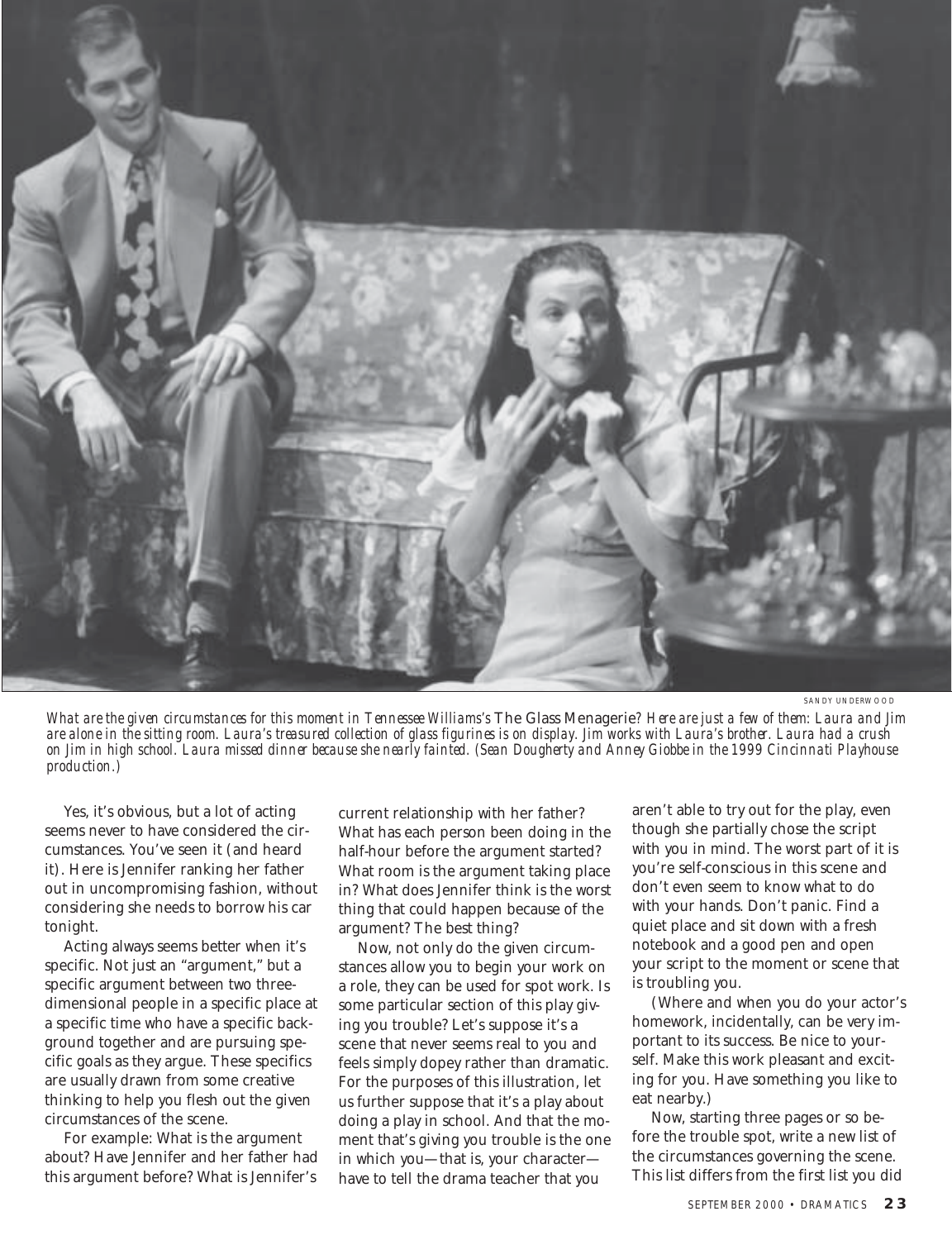## **Factual circumstances and emotional ones**

*Here are some examples to illuminate the differences between factual circumstances and subjective or emotional ones.*

## **Factual**

- 1. There is a couch in the room. 2. It's hot.
- 3. Tomorrow is Joan's birthday.
- 
- 4. Jim's dog has been run over.
- 5. Jim didn't show up for their
- date last night.

## **Subjective or emotional**

- 1. Jim says Joan is "uptight." 2. Joan says she doesn't "love" him.
- 3. Both say they aren't "angry."
- 4. She says he looks "tired."
- 5. He says he was helping his dad and forgot the date.

in that now we'll deal with circumstances that are not only factual (the scene takes place in a classroom; there are twenty-eight chairs and a desk) but also those that need your imagination to flesh them out. For instance, the play tells you that your mother died in a car crash three years ago. We also know you spend a lot of time at the teacher's home. If it's helpful, you can now say one of the circumstances is that you regard the teacher as a parent surrogate. This is a subjective or emotional "given circumstance," but you've done enough work on the play to make it as real to you as the desk.

When you complete your list for the "trouble spot," return to your task of asking questions about the circumstances and writing down your answers. Now, go down the list and ask yourself how each of these circumstances might impact on your acting of the scene. Ah, new ideas! You may find that at tomorrow's rehearsal your imagination is more fully engaged and your acting is less stiff and more "real." In other words, you know a lot more about "what's going on here."

When things aren't working, there is usually a powerful circumstance you've simply overlooked. What about the fact that soon you'll be asking this teacher to write a character reference for your college application? That would obviously change the tone of your withdrawal from the play.

I'm suggesting that you do a list of the circumstances on the first day of rehearsal and that you "question" a dozen or so of the circumstances on paper the first week. After you are midway into rehearsal, go back and do the list again, adding subjective or emotional circumstances and doing some new questioning. Finally, read through your two lists on the day before your opening. As performance looms, you start worrying about your costume and whether your friends will be impressed and how to get offstage in that blackout. You are likely to be overwhelmed with nerves and self-concern, and that is exactly the time that you need to remind yourself of the circumstances and context that need to inform and define your performance.

Just to be sure you understand the difference between "factual" circumstances and "subjective or emotional" ones, take a look at the examples in the box on page 24.

You see the difference, I'm sure. There being a couch in the room is a stone fact, but Jim's saying that Joan is "uptight" doesn't necessarily mean she is. That's only his perception. When it's hot, it's hot, but his not "loving" her is only Joan's take on the situation. We can work with both sets of circumstances, but when we examine subjective feelings, we need to ask even more questions to understand what's going on.

Often, in the case of subjective circumstances, you need to define the words. What does Joan mean by "love?" What does Jim mean by "uptight?" If they are talking about each other's "anger," you need to imagine how they demonstrate anger and what has made them angry before.

The circumstances build a web of details that you, the actor, can believe in. Once you know enough about the circumstances of the scene and find them personally believable, you'll find your own knowledge of life allows you to begin to act in a less self-conscious way.

You can share your hunt for the circumstances and your questions about them with your coworkers and the director. Very few directors will respond negatively to polite and sincere inquiry. "Can you help me understand why she is so angry about the date that she won't accept his apology even though they are still going to the prom?" Often, these questions get everyone more involved and concentrated. They bring everyone's experience to bear on the events of the play.

The key thing to remember is that actors need to examine the situation before they can act it. This examination should be taking place in rehearsal, but you can do a lot of your work at home and then involve others with your questions in rehearsal. There's really no way to start acting before you know "what's going on here."

*Jon Jory, the celebrated artistic director of Actors Theatre of Louisville for thirty-one years, is now teaching acting and directing at the University of Washington. This article is the first in a series.*